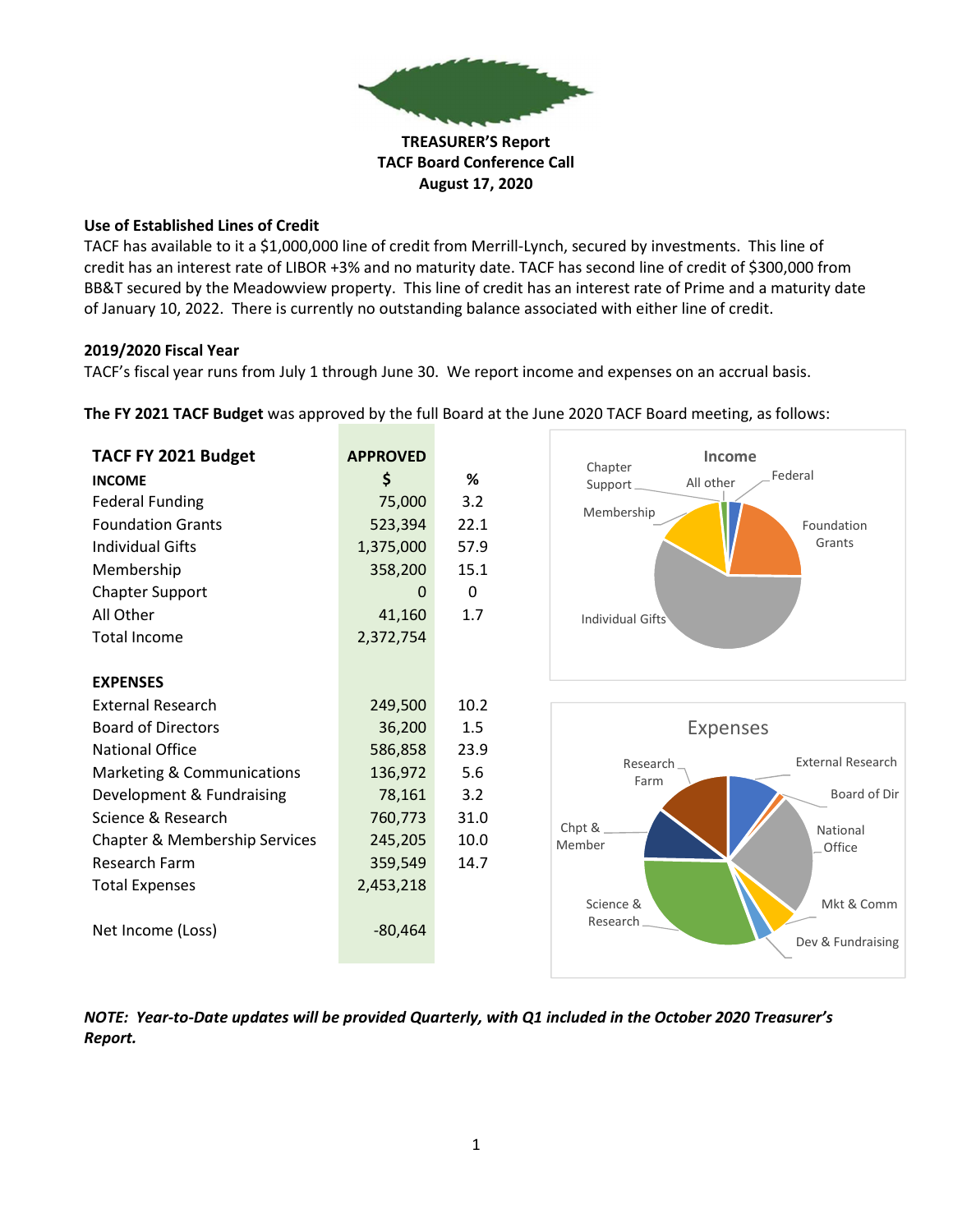### Cash Accounts

The following table summarizes TACF's cash accounts at BB&T as of **August 11, 2020** with prior year snapshot, pre-pandemic and initial pandemic.

|                            | Jan. 31, 2020 | Apr. 30, 2020 | August 11, 2020 |
|----------------------------|---------------|---------------|-----------------|
| <b>Operations Checking</b> | 652,740       | 885,044       | \$442,193       |
| <b>Payroll Checking</b>    | 38,465        | 14,389        | \$3,059         |
| <b>Interest Savings</b>    | 722,135       | 722,170       | \$722,192       |
| Total                      | 1,413,340     | 1,621,603     | \$1,167,444     |
| All Chapters Accounts*     | 238,365       | 238,365       | \$247,330       |
| <b>Modified Total</b>      | \$1,651,704   | \$1,859,968   | \$1,414,774     |

\* Merged Chapters include IN, NC/SC, OH, TN & WV

NOTE: April 30, 2020 was three days following receipt of the Payroll Protection Program funding of \$208,100.

#### Cash Flow Projection – July-September 2020

TACF provides strict oversight of the Foundation's cash-flow. During this pandemic, we are sharing a summary of our cash-flow projection. This does NOT include Chapter funds or investments.

|                                         | July 2020 (Actual) | <b>August 2020 (Forecast)</b> | September 2020 (Forecast) |
|-----------------------------------------|--------------------|-------------------------------|---------------------------|
| <b>Beginning Operating Cash Balance</b> | 1,462,363          | 1,179,810                     | 1,096,184                 |
|                                         |                    |                               |                           |
| <b>Forecast Revenue</b>                 |                    |                               |                           |
| Grants                                  | 102,500            | 13,750                        | 27,500                    |
| Membership and Donations                | 40,145             | 30,000                        | 30,000                    |
| <b>Potential Major Gifts</b>            | 0                  | 0                             | 0                         |
| Sub-Total                               | 1,605,008          | 1,223,560                     | 1,153,684                 |
|                                         |                    |                               |                           |
| <b>Forecast Expenses</b>                |                    |                               |                           |
| <b>Grant Expenses</b>                   | $(247,500)*$       | (8,200)                       | (8, 200)                  |
| Payroll & Payroll Tax                   | (58, 317)          | (59, 620)                     | (58,660)                  |
| Operations (Db, Mkt, Farm,              | (119, 381)         | (59, 556)                     | (67, 211)                 |
| Recurring, misc)                        |                    |                               |                           |
|                                         |                    |                               |                           |
| <b>Ending Operating Cash Balance</b>    | 1,179,810          | 1,096,184                     | 1,019,613                 |
|                                         |                    |                               |                           |
| Increase (decrease) in operating        | (282,553)          | (83, 626)                     | (76, 571)                 |

\* SUNY-ESF Pass-Through Grant

#### **Investments**

The following table summarizes TACF's investment balances with prior period comparison as of January 21, 2020.

|                | Jan. 21, 2020 | Aug. 06, 2020 | \$ Change  | % Change |
|----------------|---------------|---------------|------------|----------|
| Vanguard       | \$48.149      | \$48,712      | \$566      | 1.1%     |
| Merrill Lynch* | \$3,315,910   | \$3,231,487   | $-584,423$ | $-2.6%$  |
| Total          | \$3,364,059   | \$3,280,199   |            |          |